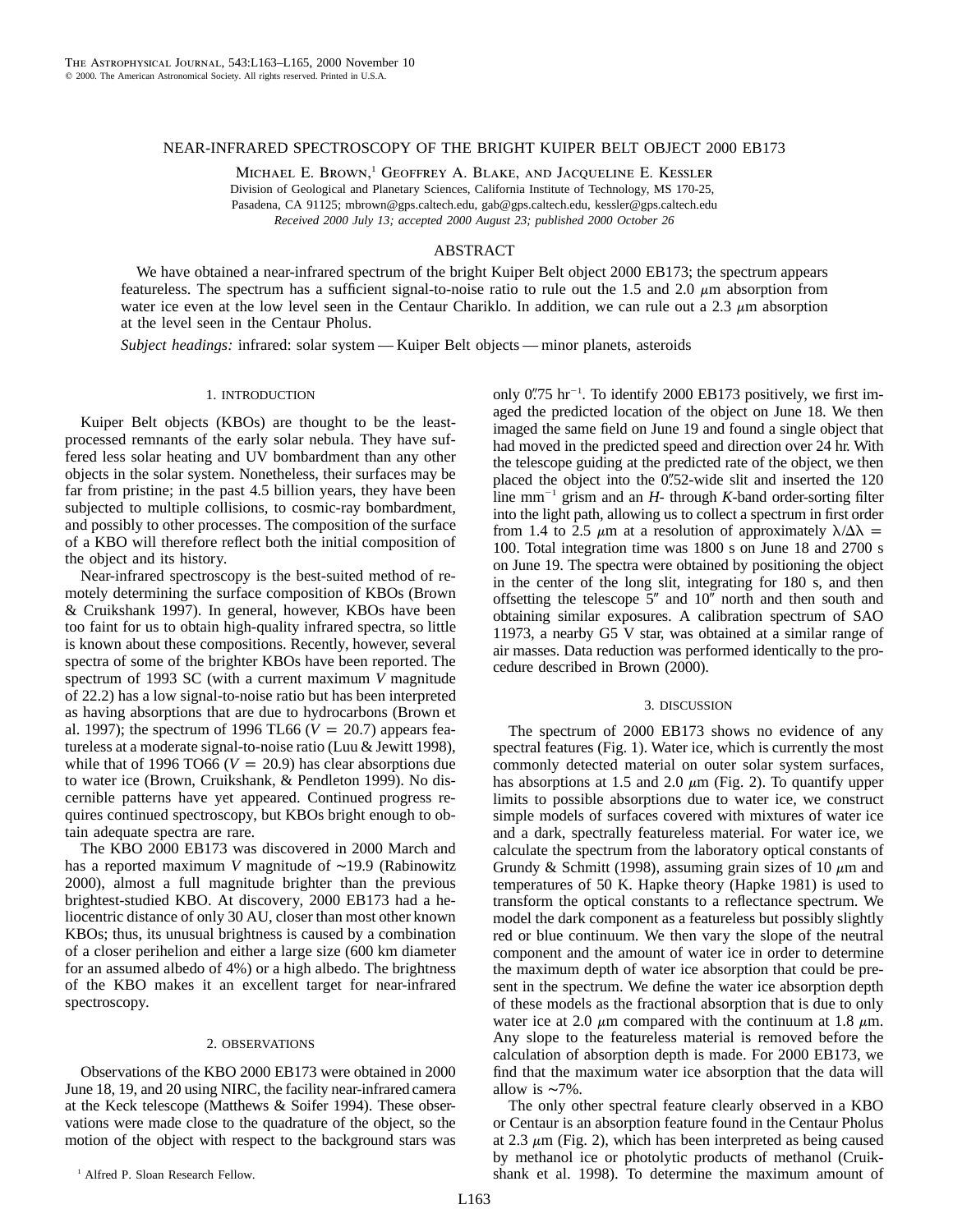

Fig. 1.—Reflectance spectrum of 2000 EB173. The spectrum has been scaled to a value of 1.0 at 1.85  $\mu$ m.

2.3  $\mu$ m absorption that could be present on 2000 EB173, we create similar spectral models using the spectrum of Pholus as the template for the 2.3  $\mu$ m absorption. We find that 2000 EB173 could have at most a 5% absorption in the 2.3  $\mu$ m feature, compared with the 20% absorption present on Pholus.

We have constructed similar models for all trans-Neptunian objects with measured spectra (Fig. 3). The upper limit (or measured) 2.0 and 2.3  $\mu$ m absorption depth is shown in Table 1. The spectrum of 1993 SC has been smoothed to a resolution significantly lower than that of the other objects, so judging the final significance of the features is difficult. We find that while the weak absorption in 2000 EB173 that is due to water ice or to methanol cannot be ruled out from these spectra, the level of



FIG. 2.—Spectra demonstrating two observed components of outer solar system spectra. Water ice is present on many outer solar system bodies. The upper spectrum shows a reflectance spectrum of crystalline water with a 10  $\mu$ m grain size. The lower spectrum shows the Centaur Pholus (Brown 2000), which has 2.3  $\mu$ m absorptions interpreted as being due to methanol ice (Cruikshank et al. 1998). The thick solid line shows the smoothed spectrum that was used as a template for spectral modeling.



Fig. 3.—Comparison of all reported spectra of trans-Neptunian objects. All spectra were obtained with the same instrument at the Keck telescope, although by three different observing groups (for references, see Table 1). The signature of water ice is more clearly observed in 1996 TO66 in a smoothed spectrum shown in Brown et al. (1999)

absorption is below that found in the Centaurs Chariklo and Pholus. Water ice at the level of Chariklo cannot be ruled out in any of the other KBOs, while a  $2.3 \mu$ m absorption at the level of Pholus is ruled out in 1996 TL66 but not in 1996 TO66.

The featureless spectrum of 2000 EB173 has several implications. First, since no ice absorptions are detected, the object is possibly quite dark, implying that it is likely one of the largest of the known KBOs. Second, the lack of any 2.3  $\mu$ m absorption (and the similar lack of such an absorption on 1996 TL66) suggests that the 2.3  $\mu$ m absorption on Pholus cannot simply be explained by Pholus being freshly arrived from the Kuiper Belt compared with other Centaurs; at least some ob-

TABLE 1 Absorption Features on Trans-Neptunian Objects and Centaurs

| Object                            | $A_{20}$ | $A_{22}$ | Class      | Reference            |
|-----------------------------------|----------|----------|------------|----------------------|
| $2000$ EB173                      | -7       | -5       | <b>KBO</b> | This work            |
| $1996$ TO66                       | 60       | 25       | <b>KBO</b> | Brown et al. 1999    |
| $1996 \text{ T}$ L66              | ${<}15$  | ${<}15$  | <b>KBO</b> | Luu & Jewitt 1998    |
| $1993$ SC                         | 25?      | 50?      | <b>KBO</b> | Brown et al. 1997    |
| $Charon$                          | 60       | $\leq$ 5 | Satellite  | Brown & Calvin 2000  |
| Pluto $\dots\dots\dots\dots\dots$ | ${<}10?$ | 70       | Planet     | Brown & Calvin 2000  |
| Pholus $\ldots$                   | 13       | 20       | Centaur    | Brown 2000           |
| $Chariklo$                        | 10       | -5       | Centaur    | Brown & Koresko 1998 |